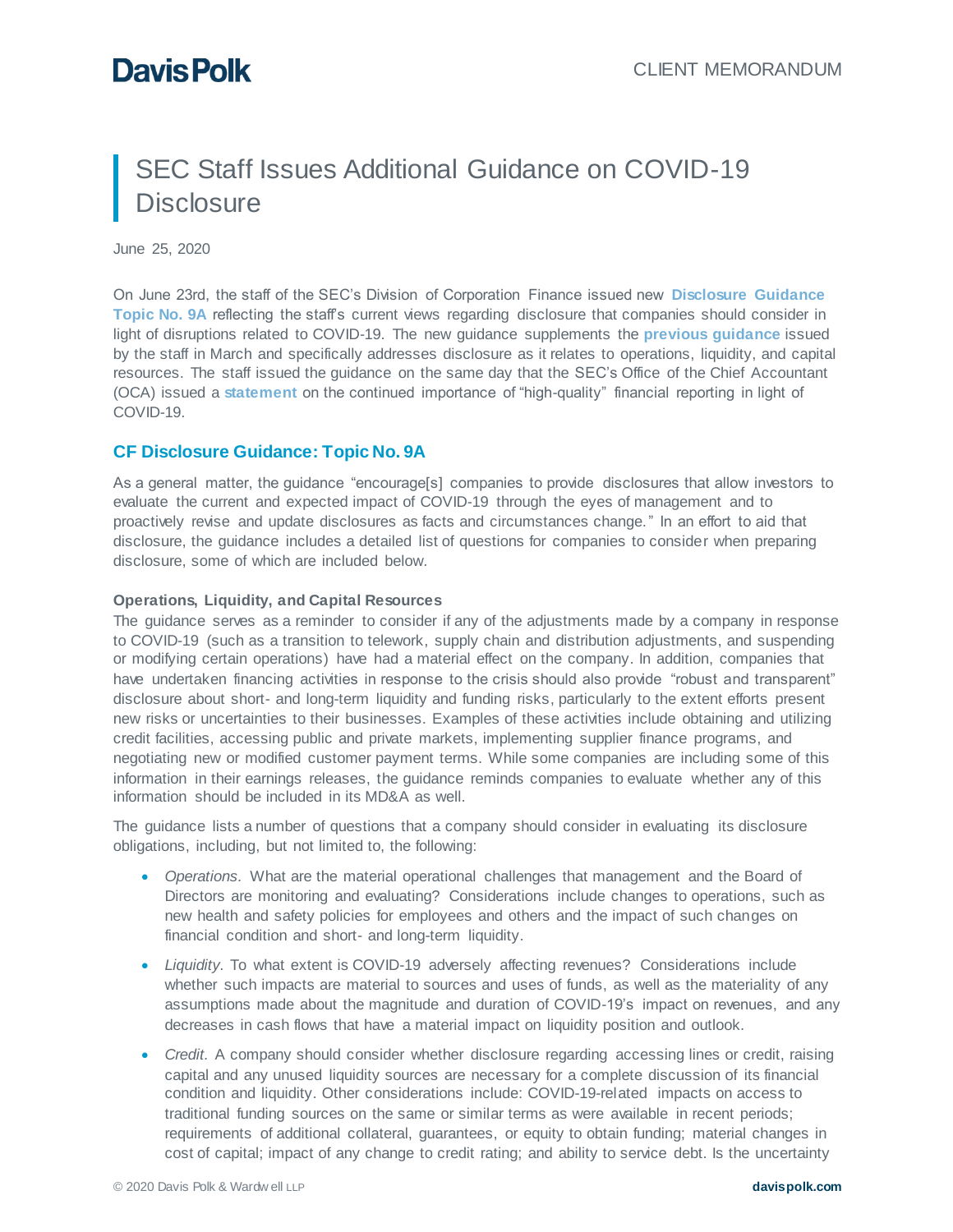# **Davis Polk**

of additional funding reasonably likely to result in liquidity decreasing in a way that would result in being unable to maintain current operations? Is the company at material risk of not meeting covenants in its credit and other agreements?

- − Customer payment terms: If the company has altered terms with its customers, such as extended payment terms or refund periods, or modified terms as a landlord, consider if those actions have materially affected financial condition or liquidity.
- − Supplier finance programs: If the company is relying on any supplier finance programs to manage its cash flow, consider if these arrangements have had a material impact on the balance sheet, statement of cash flows, or short- and long-term liquidity. Considerations include subsidiary guarantees of these programs and any material risk if a party to the arrangement terminates it.
- *Capital Expenditures.* Has the company reduced capital expenditures, reduced or suspended share repurchase programs or dividend payments, ceased any material business operations, or disposed of a material asset or line of business? Considerations include: material reductions or increases in human capital resource expenditures; whether these measures are temporary in nature; and the short- and long-term impact of these reductions on the ability to generate revenues and meet existing and future financial obligations.
- *Metrics*. If the company includes metrics such as cash burn rate or daily cash use in its disclosures, it should provide a clear definition of the metric and explain how management uses the metric in managing or monitoring liquidity. Consider whether there are estimates or assumptions underlying such metrics the disclosure of which is necessary so as not to be misleading.
- *Subsequent events*. Companies should assess the impact of any material events that occurred after the end of the reporting period, but before the financial statements were issued, that might have an impact on liquidity and capital resources.

### **The Coronavirus Aid, Relief, and Economic Security Act (CARES Act)**

The guidance also addresses disclosure relating to federal assistance. Companies receiving such assistance should consider the short- and long-term impact of the assistance on their financial condition, results of operations, liquidity, and capital resources, as well as the related disclosures and critical accounting estimates and assumptions. Questions to consider include:

- Loans. The impact of a loan on the company's financial condition, liquidity and capital resources. Consider the material terms and conditions of any assistance received, including the ability to comply; any conditions limiting the company's ability to seek other sources of financing; restrictions, such as maintaining certain employment levels, that might have a material impact on revenues or income from continuing operations or to cause a material change in the relationship between costs and revenues.
- *Tax relief.* If the company is taking advantage of any recent tax relief, how does that relief impact short- and long-term liquidity? Consider any material tax refund for prior periods.
- *Accounting estimates.* Consider whether the assistance involves new material accounting estimates that should be disclosed or materially change a prior critical accounting estimate including uncertainties are involved in applying the related accounting guidance.

### **Ability to Continue as a Going Concern**

The guidance encourages management to consider whether conditions and events raise substantial doubt about the company's ability to meet its obligations as they become due within one year after the issuance of its financial statements. Management should provide the appropriate disclosure in the company's financial statements and consider disclosure in the MD&A when there is substantial doubt about the company's ability to continue as a going concern or the substantial doubt is alleviated by